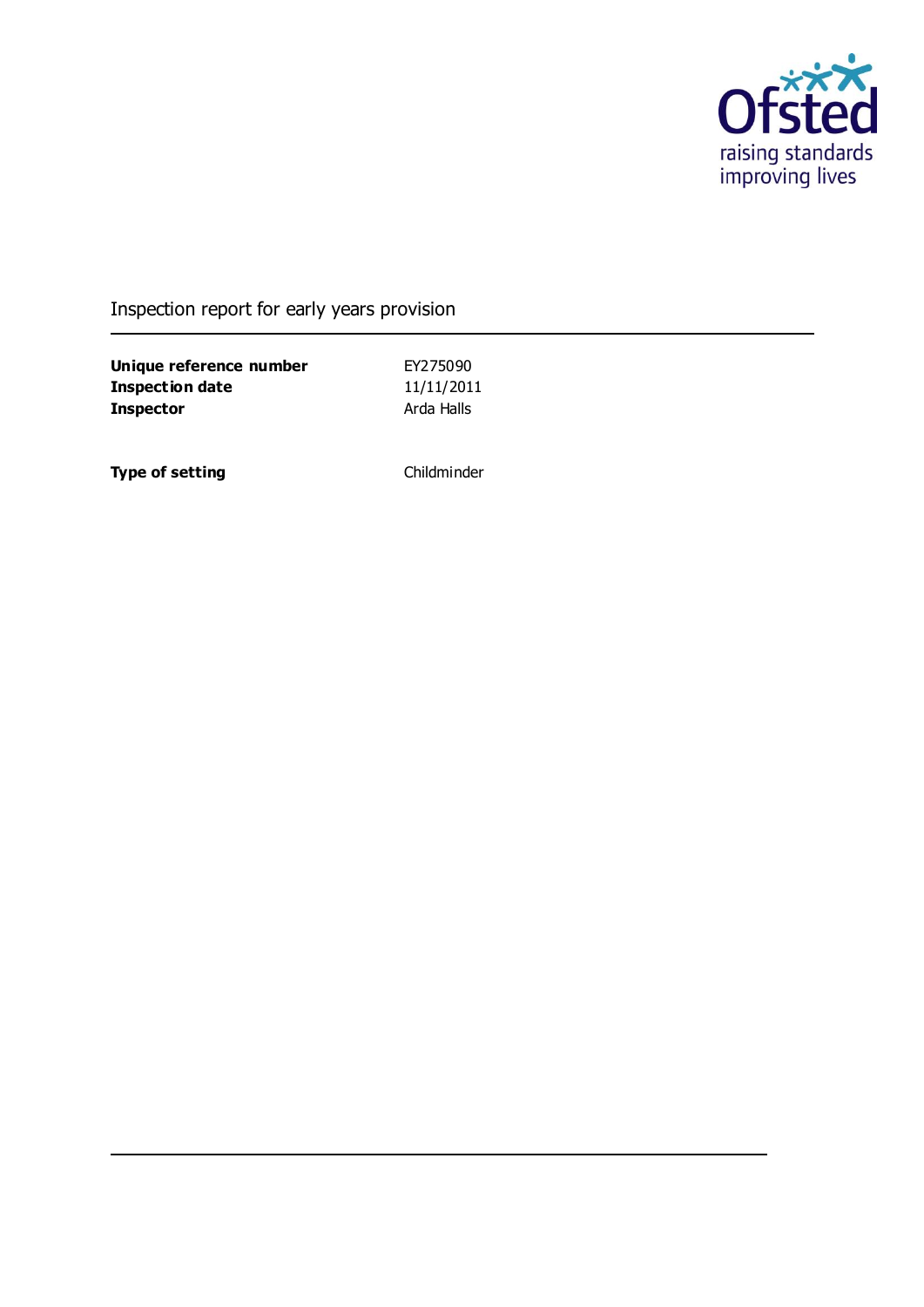The Office for Standards in Education, Children's Services and Skills (Ofsted) regulates and inspects to achieve excellence in the care of children and young people, and in education and skills for learners of all ages. It regulates and inspects childcare and children's social care, and inspects the Children and Family Court Advisory Support Service (Cafcass), schools, colleges, initial teacher training, work-based learning and skills training, adult and community learning, and education and training in prisons and other secure establishments. It assesses council children's services, and inspects services for looked after children, safeguarding and child protection.

If you would like a copy of this document in a different format, such as large print or Braille, please telephone 0300 123 1231, or email enquiries@ofsted.gov.uk.

You may copy all or parts of this document for non-commercial educational purposes, as long as you give details of the source and date of publication and do not alter the information in any way.

T: 0300 123 1231 Textphone: 0161 618 8524 E: enquiries@ofsted.gov.uk W: [www.ofsted.gov.uk](http://www.ofsted.gov.uk/)

© Crown copyright 2011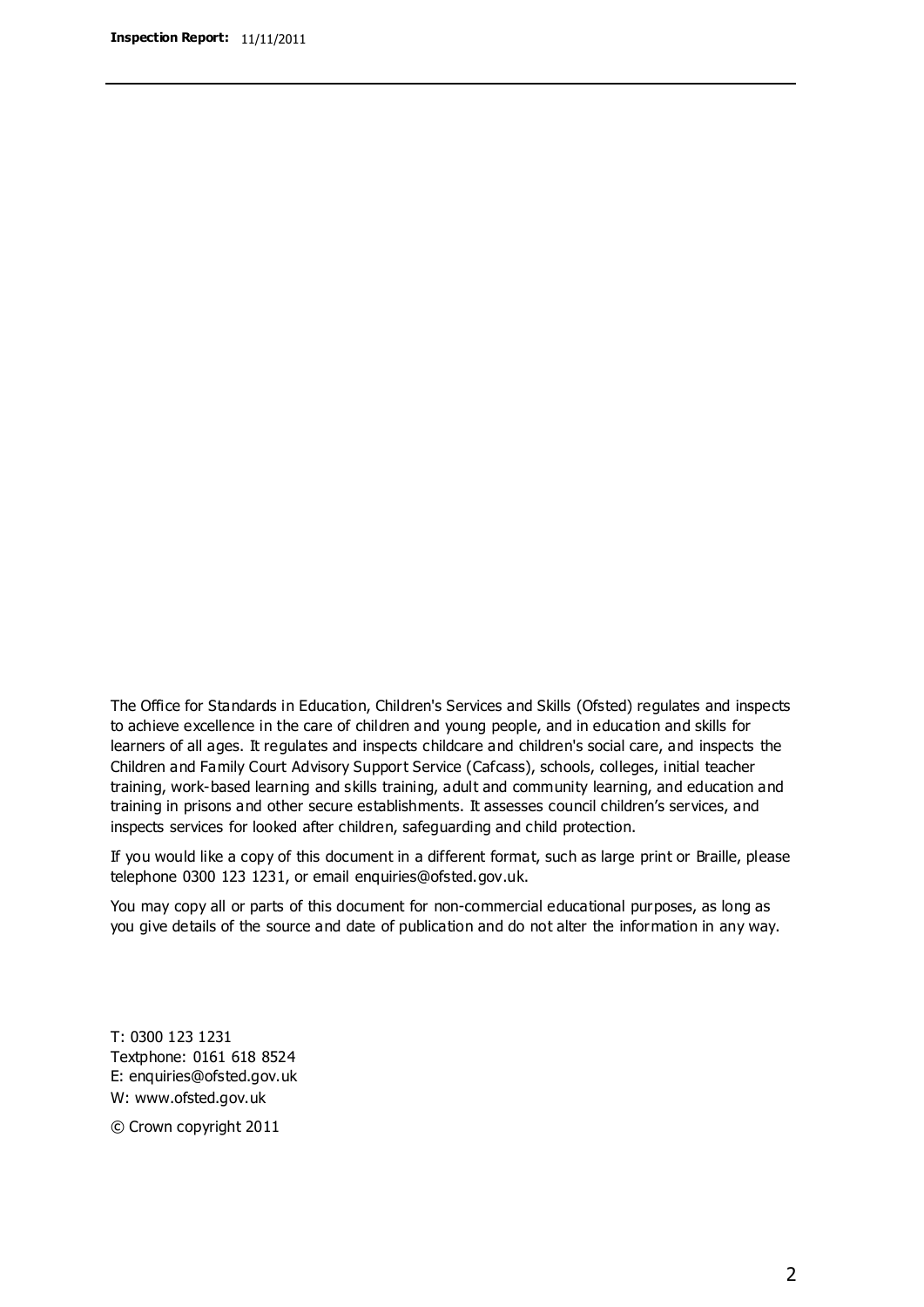### **Introduction**

This inspection was carried out by Ofsted under Sections 49 and 50 of the Childcare Act 2006 on the quality and standards of the registered early years provision. 'Early years provision' refers to provision regulated by Ofsted for children from birth to 31 August following their fifth birthday (the early years age group). The registered person must ensure that this provision complies with the statutory framework for children's learning, development and welfare, known as the *Early* Years Foundation Stage.

The provider must provide a copy of this report to all parents with children at the setting where reasonably practicable. The provider must provide a copy of the report to any other person who asks for one, but may charge a fee for this service (The Childcare (Inspection) Regulations 2008 regulations 9 and 10).

The setting also makes provision for children older than the early years age group which is registered on the voluntary and/or compulsory part(s) of the Childcare Register. This report does not include an evaluation of that provision, but a comment about compliance with the requirements of the Childcare Register is included in Annex B.

Please see our website for more information about each childcare provider. We publish inspection reports, conditions of registration and details of complaints we receive where we or the provider take action to meet the requirements of registration.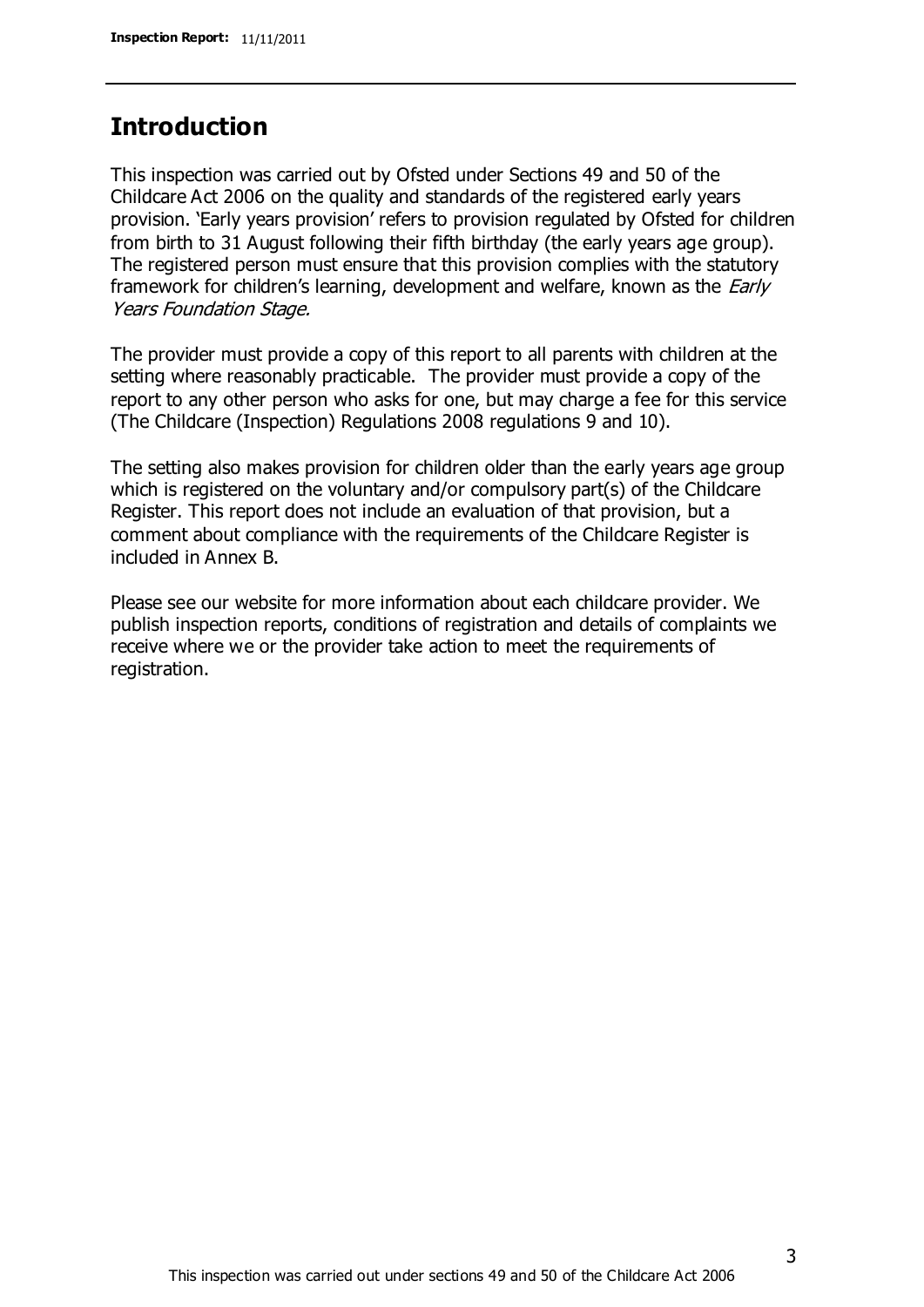### **Description of the childminding**

The childminder was registered in 2003. She lives with her husband and two children aged 11 and 15 years in Tooting, in the London Borough of Wandsworth. The ground floor of the childminder's house is used for childminding, together with two bedrooms upstairs used for sleeping and play. There is a fully enclosed garden and three parks available for outdoor play. The local schools and shops are within walking distance. The childminder is registered on the Early Years Register and the compulsory and voluntary Childcare Register to care for a maximum of six children at any one time and is currently minding six children under five on a part-time basis.

The childminder walks and drives to local schools to take and collect children. The childminder attends the local drop-in groups and the public library. The childminder is a member of the National Childminding Association. The childminder has experience of supporting/caring for children with English as an additional language. The childminder regularly works with another childminder and occasionally works with an assistant.

### **The overall effectiveness of the early years provision**

Overall the quality of the provision is good.

The childminder effectively meets the needs of each individual child. She demonstrates her ability to make continuous improvements and sustain existing high standards in the setting. Children make extensive progress in their learning and development. Their welfare is well promoted and safeguarding is effective. Partnerships with others promote good quality early education. The childminder makes successful plans for improvement, including introducing a comprehensive system for tracking children's progress.

## **What steps need to be taken to improve provision further?**

To further improve the early years provision the registered person should:

develop the system of recording children's achievements to identify their next learning needs and use these when planning future learning activities .

# **The effectiveness of leadership and management of the early years provision**

The childminder has a good understanding of safeguarding children. She has effective procedures to follow and knows who to contact if there are any concerns. The childminder consistently assesses the areas used by children to ensure they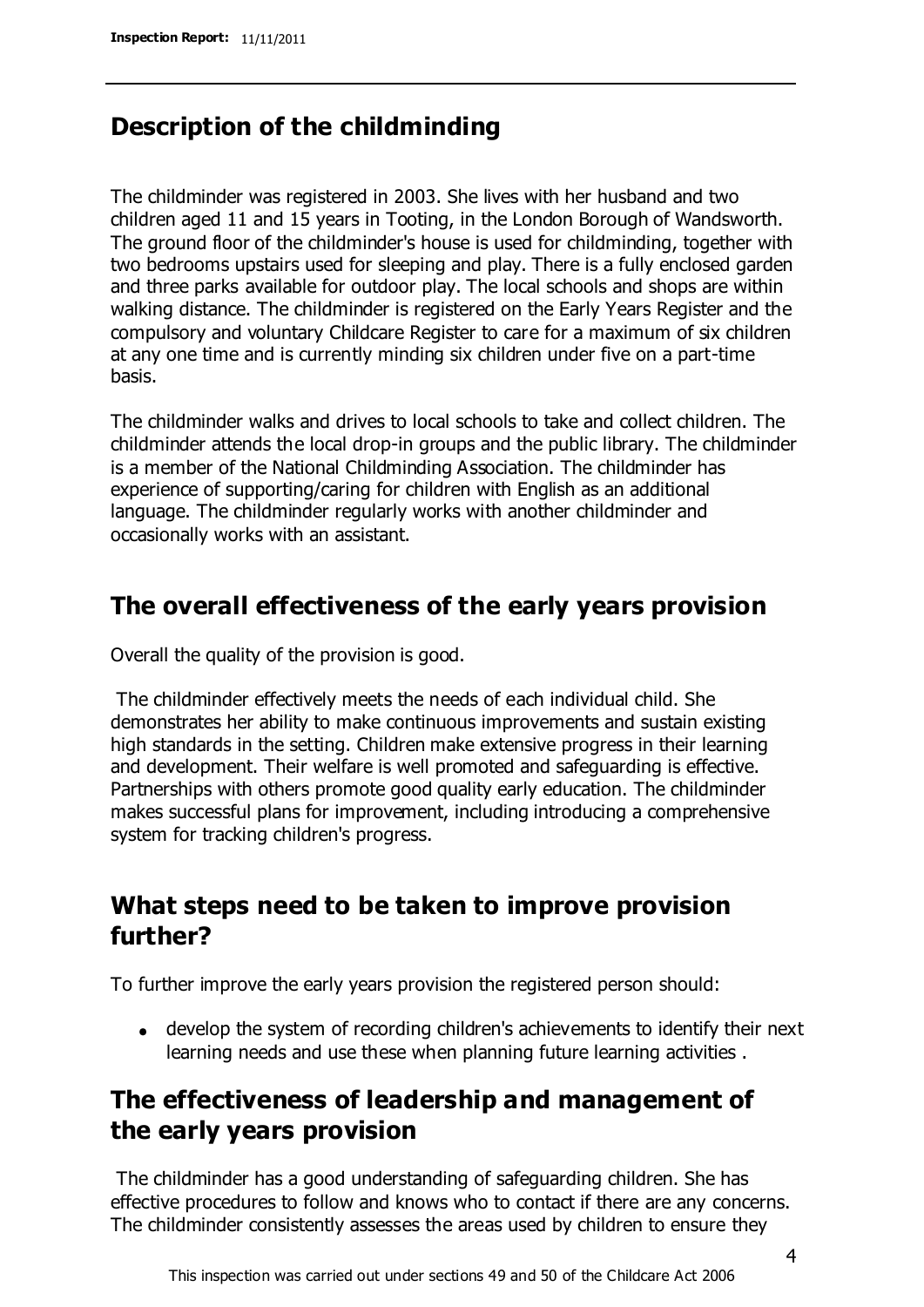are safe.

The childminder communicates an ambitious vision for the setting. She discusses ideas of what to do differently with her husband, who is her co-childminder. They explain how they will make the garden more of a learning environment by preparing a growing area for the children. They are ambitious to take more training and explain which courses are booked for the following year.

The childminder deploys resources effectively. She presents everything at a low and accessible level. She labels boxes of resources so they are easy to reach when children want a change of activity. There is plenty of storage for outdoor toys and equipment in the summer house and the play house. The childminder recognises when resources are not being used frequently. She gives careful consideration as to why they are not in use. She discusses with her husband what they can do to present some areas in a more attractive manner. It is clear that the childminder provides effective leadership and is committed to bringing about sustainable improvements.

The childminder actively promotes equality of opportunity. The childminder has a good understanding of children's backgrounds and needs. She ensures that activities are provided in which boys and girls may participate equally. They learn about different cultures and children with differing abilities. She is therefore improving outcomes for children and taking effective steps to close identified achievement gaps.

The co-childminders self-evaluate their setting effectively. They involve the parent/carers and the children in the self-evaluation, as well as liaising with the local childminding association. They diagnose their strengths and weaknesses and develop their planning to make appropriate improvements. In this way, they communicate ambition and drive and secure improvement well.

Partnerships are well established with the local nursery where children attend. Individual children benefit from consistent support, as information is shared frequently and is used to promote children's achievement and well-being.

Parents and carers are kept well informed about their children's achievement, wellbeing and development. Parents are encouraged to communicate and their views are successfully implemented to help improve the setting. The childminder ensures that parents and carers have up-to-date information about their children, along with a quarterly newsletter. Each child also has an individual development plan complete with photographs taken at the setting.

# **The quality and standards of the early years provision and outcomes for children**

Children enjoy their play in the house and in the garden; they play well with one another in a large space. They enjoy exploring toys and resources of their choice. They draw at the easel for as long as they like. They enjoy playing with puzzles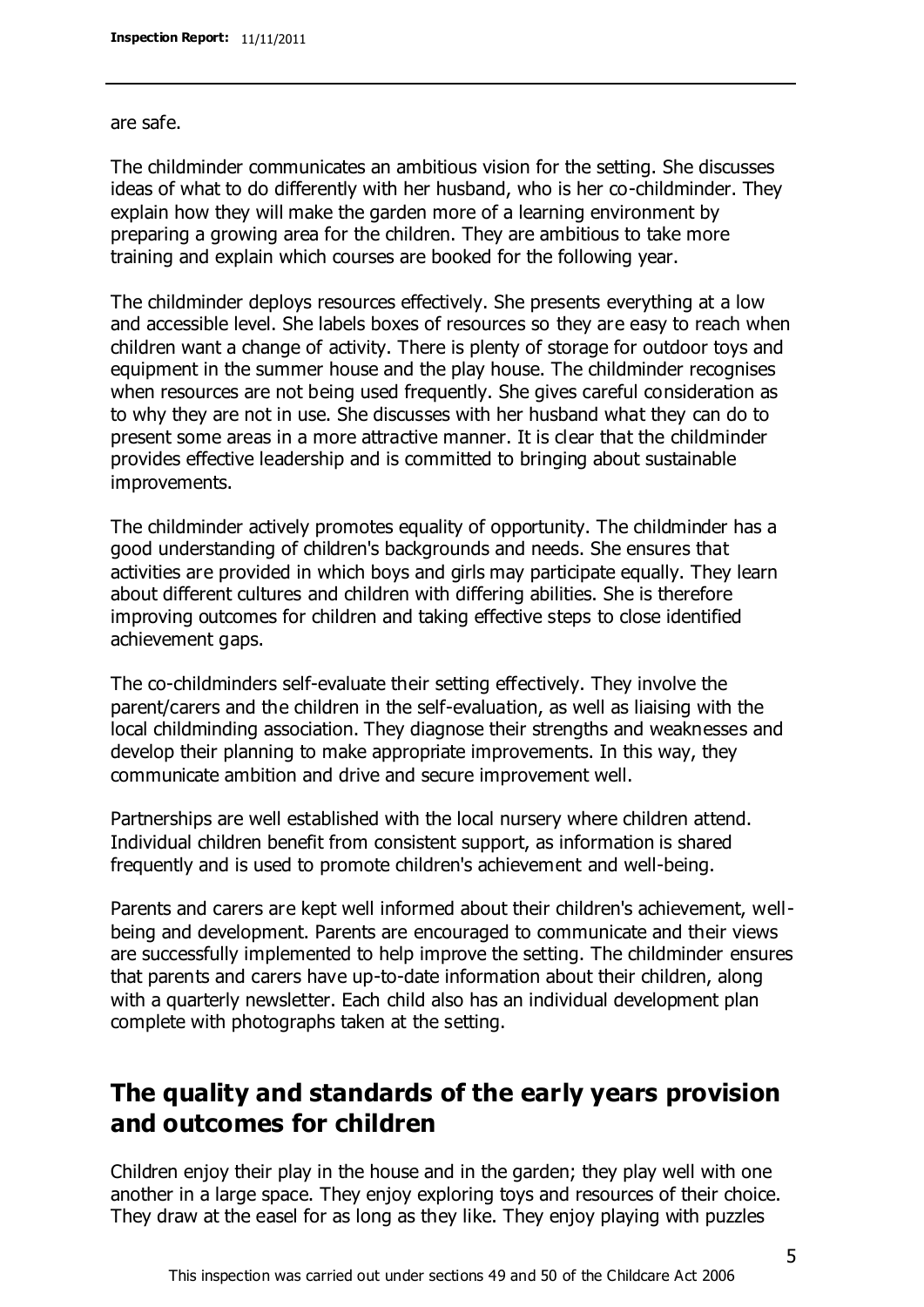with assistance from the childminder. They enjoy looking at books and listening to stories as the childminder sits with them. There are opportunities to look at books in other languages and the two co-childminders are skilled at languages and improvisation. Children learn numbers through their play. They play with sand and learn simple concepts of measures. Children experience a wide variety of physical pursuits, such as playing ball, riding wheeled toys and skipping about in the garden. Their hand/eye co-ordination is good, as they catch and pitch a ball with precision. Each child is offered an enjoyable and challenging experience across the areas of learning. Observations and assessments are completed. However, the next steps of children's learning are not always identified.

Children's health is promoted consistently, as children have plates of cut up fruits and access to fresh drinking water at all times. They enjoy fresh, nutritious meals from home. The childminder knows the children well and is skilled at getting them to eat their food appropriately. She understands that some children need help, while others are independent and want to feed themselves. Children follow their individual routines and are able to sleep or play quietly after lunch. The daily routine consists of a visit to a playgroup in the morning, followed by lunch, a nap and more physical activity in the afternoon.

Children's safety is effectively promoted, with thorough risk assessments indoors and out. Outings are well organised. Great care is taken to ensure children are transported safely, sometimes by car, with appropriate seat restraints or car seats according to age. Other outings are taken to nearby venues by walking. Care is taken to ensure young children have safety harnesses and hold onto the pushchair when walking.

Children behave well and co-operate and share according to their age and understanding. Childminders address any issues of unrest quickly and efficiently. Children learn about one another and are accepting of one another's differences. Children learn about diversity through play. They experiment with disability props in the playgroups and the childminder talks to them to explain why some people need callipers or a wheelchair. They enjoy celebrating a good selection of festivals. They eat pancakes on Pancake Day and learn about the festival of light at Diwali. They enjoy preparing for Christmas and talk about poppies on Remembrance Day.

Children learn new skills consistently. They learn to play together and to share resources. They learn to wash hands before eating and are beginning to learn to put their coats on. They learn a simple concept of numbers, and that words printed on paper carry meaning. They learn to recognise and write their names and to use the toilet in preparation for school.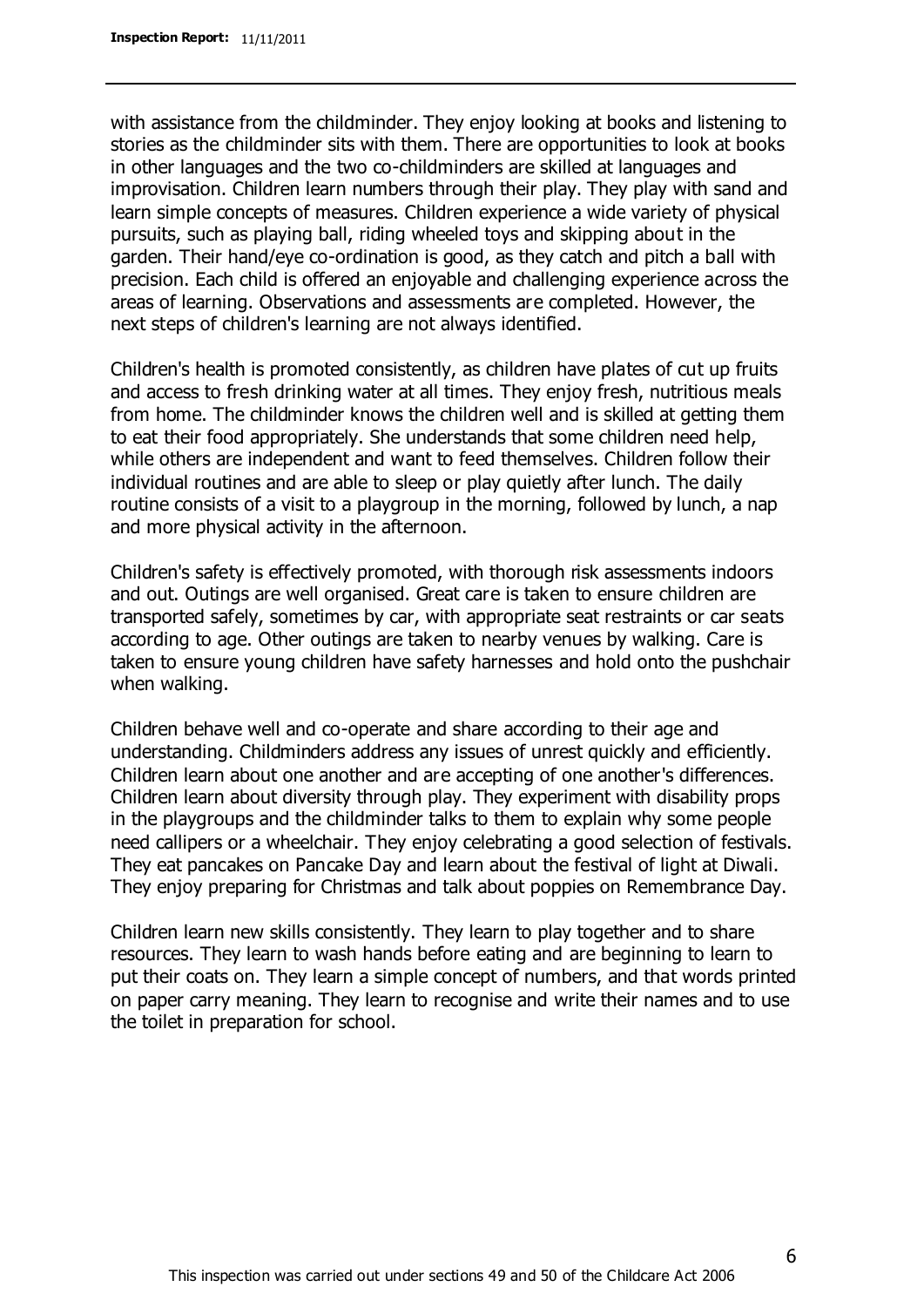# **Annex A: record of inspection judgements**

#### **The key inspection judgements and what they mean**

Grade 1 is Outstanding: this aspect of the provision is of exceptionally high quality Grade 2 is Good: this aspect of the provision is strong Grade 3 is Satisfactory: this aspect of the provision is sound Grade 4 is Inadequate: this aspect of the provision is not good enough

#### **The overall effectiveness of the early years provision**

| How well does the setting meet the needs of the<br>children in the Early Years Foundation Stage? |  |
|--------------------------------------------------------------------------------------------------|--|
| The capacity of the provision to maintain continuous                                             |  |
| improvement                                                                                      |  |

#### **The effectiveness of leadership and management of the early years provision**

| The effectiveness of leadership and management of the             |  |
|-------------------------------------------------------------------|--|
| <b>Early Years Foundation Stage</b>                               |  |
| The effectiveness of leadership and management in embedding       |  |
| ambition and driving improvement                                  |  |
| The effectiveness with which the setting deploys resources        |  |
| The effectiveness with which the setting promotes equality and    |  |
| diversity                                                         |  |
| The effectiveness of safeguarding                                 |  |
| The effectiveness of the setting's self-evaluation, including the |  |
| steps taken to promote improvement                                |  |
| The effectiveness of partnerships                                 |  |
| The effectiveness of the setting's engagement with parents and    |  |
| carers                                                            |  |

#### **The quality of the provision in the Early Years Foundation Stage**

The quality of the provision in the Early Years Foundation Stage  $\vert$  2

#### **Outcomes for children in the Early Years Foundation Stage**

| <b>Outcomes for children in the Early Years Foundation</b>    |  |
|---------------------------------------------------------------|--|
| <b>Stage</b>                                                  |  |
| The extent to which children achieve and enjoy their learning |  |
| The extent to which children feel safe                        |  |
| The extent to which children adopt healthy lifestyles         |  |
| The extent to which children make a positive contribution     |  |
| The extent to which children develop skills for the future    |  |

Any complaints about the inspection or report should be made following the procedures set out in the guidance available from Ofsted's website: www.ofsted.gov.uk